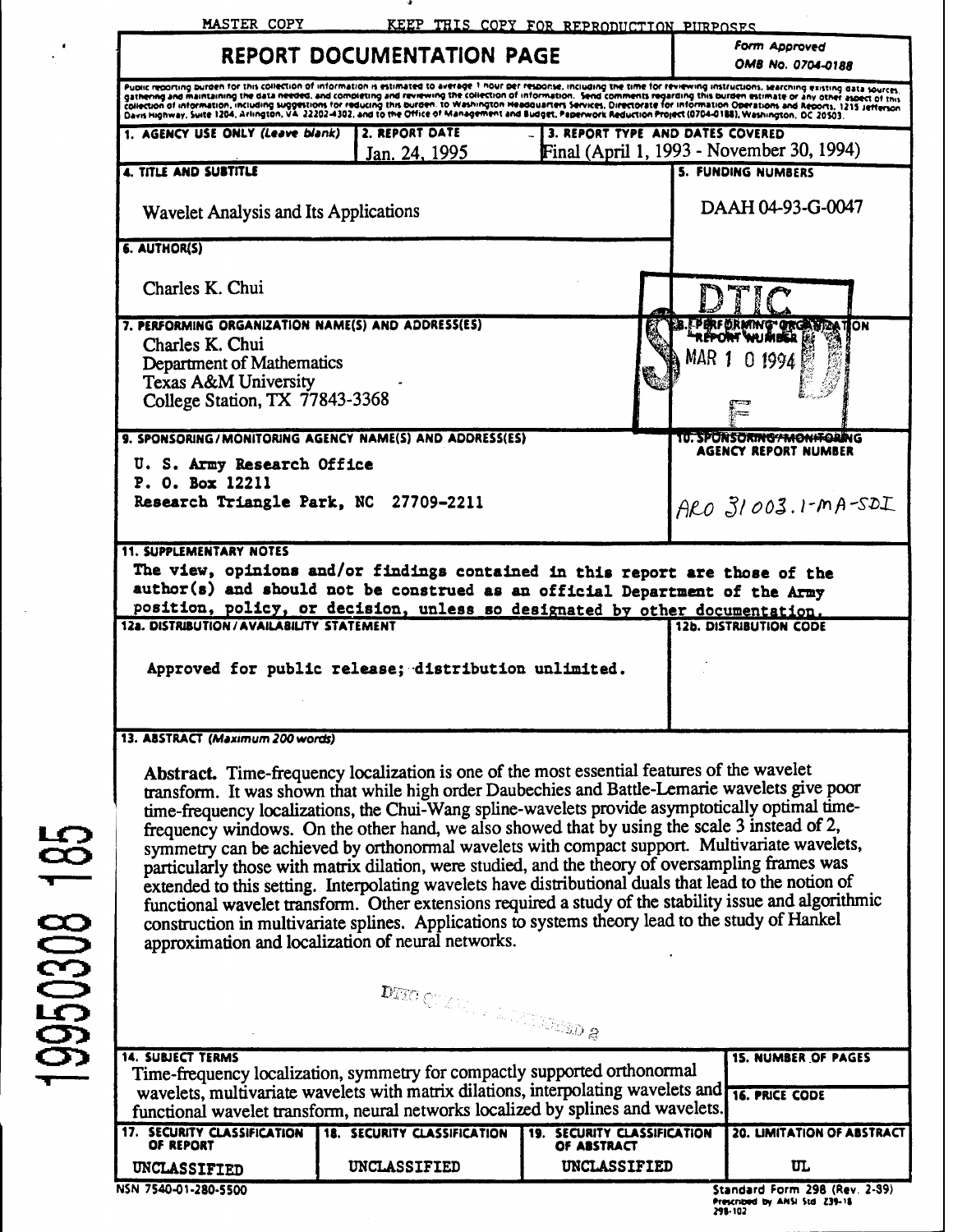# **Wavelet Analysis and Its Applications**

# FINAL REPORT

Charles **K. Chui**

Department of Mathematics Texas A&M University-College Station, TX 77843-3368

| Accesion For               |                           |  |  |  |  |
|----------------------------|---------------------------|--|--|--|--|
| DTIC TAB<br>Justification. | NTIS CRA&I<br>Unannounced |  |  |  |  |
|                            |                           |  |  |  |  |
| By                         |                           |  |  |  |  |
| Distribution /             |                           |  |  |  |  |
| Availability Codes         |                           |  |  |  |  |
| Dist                       | Avail and/or              |  |  |  |  |
|                            | Special                   |  |  |  |  |
|                            |                           |  |  |  |  |
|                            |                           |  |  |  |  |

January 24, 1995

Sponsored by SDIO/IST U.S. Army Research Office

Contract Number DAAH 04-93-G-0047

Texas Engineering Experiment Station Texas A&M University System

> Approved for Public Release Distribution Unlimited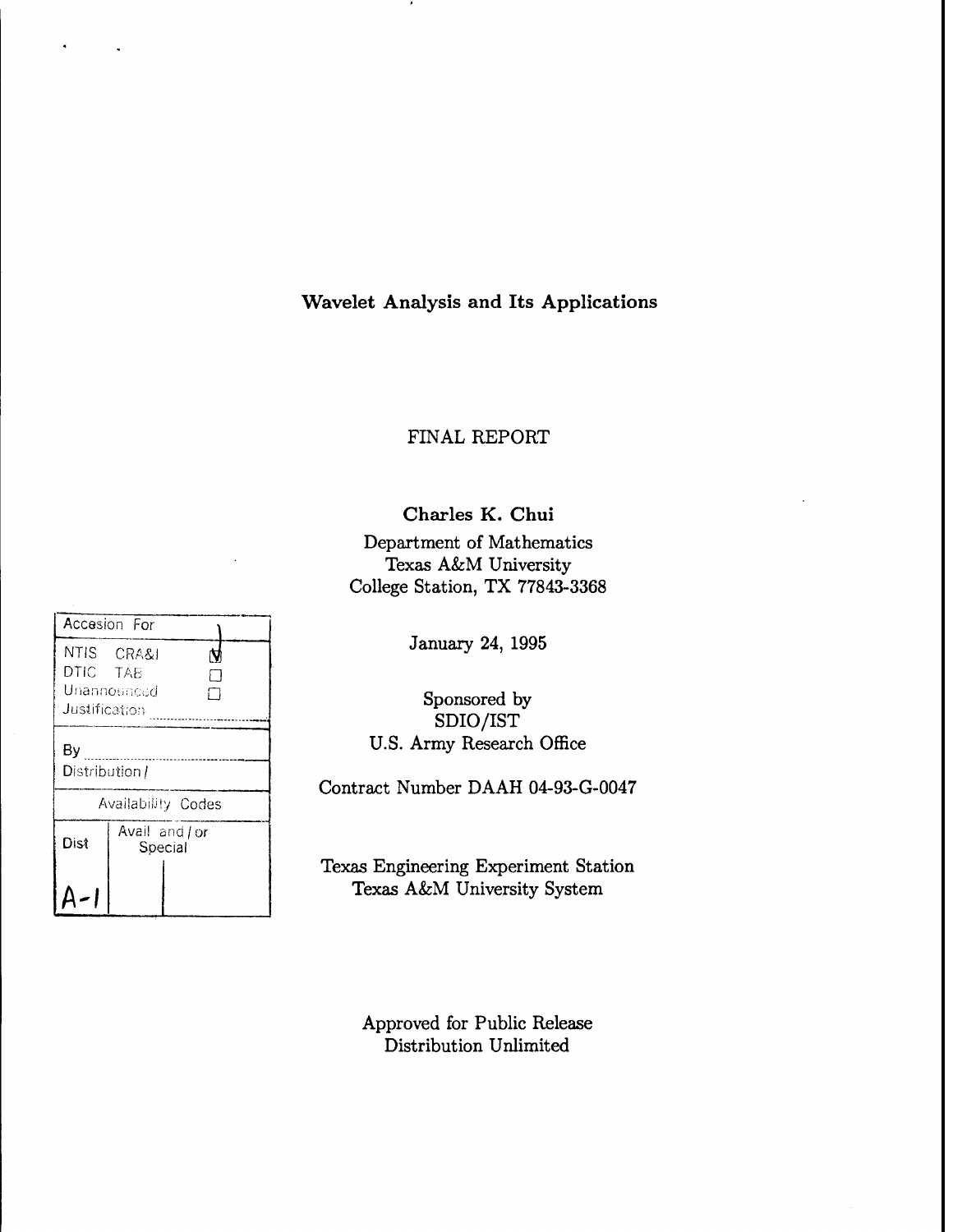# **A. Statement of the problem studied**

This research project was devoted to the study of the mathematical aspects of wavelet analysis and to investigate the various applications of wavelets and related areas. The original research plan was a three-year effort to fully develop the stationary theory of wavelets, both in the univariate and the multivariate settings, and to apply this theory to solve certain important engineering problems, including such applications as modeling the cochlea of the human ear. Unfortunately, due to budget difficulty, this research project was only funded for the first year. Although an additional fund greatly faciliate the six-month extension, there was not enough time nor manpower to complete the original somewhat ambitious goal. Nevertheless, a total of fourteen (14) papers were written and published (or accepted), and further research is being carried out, even without research support.

# **B. Summary of the most important results**

The core of this research effort is the mathematical development of wavelet analysis. Hence, although the resutls obtained can be divided in the following three categories, the main results are in wavelet theory.

#### **B.l. Wavelet Analysis**

**A** time-frequency analysis of the wavelet transform was studied very carefully in [1]. It was shown that families of semi-orthogonal wavelets (including the Chui-Wang spline wavelets) provide asymptotically optimal time-frequency localization [1], while the width ofthe time-frequency window of orthogonal wavelets (inclduing the Daubechies and Battle-Lemarie wavelets) tends to infinity as the order increases. For applications to signal analysis, the complexity of the semi-orthogonal (particularly the Chui-Wang spline) wavelet decomposition and reconstruction schemes is given in [3]. Since orthonormal wavelets are commonly used, particularly by the engineers, we changed the scale from 2 to 3 in our paper [4] in order to yield compactly supported orthonormal wavelets with symmetry and anti-symmetry. It is important to remark that this requires the sacrifice of minimum support. To generalize to the multivariate setting, a general framework of multivariate wavelets together with their duals was developed in [5]. In particulay, when a matrix dilation is used, a general theory which includes that of oversampling frames was given in [6]. All of the wavelet theory mentioned above is a result of orthogonal projection. In [7], we considered wavelets obtained by interpolation projection and introudced the concept of functional wavelet transform induced by the distributional duals. A new method of construction of spline-wavelets was introduced in [8].

### **B.2. Spline modeling**

Due to the fact that spline-wavelets are simple, explicit, and flexible, and that nearoptimality for time-frequency localization is achieved, we returned to further develop the algorithmic and stability aspects of multivariate, and particularly bivariate, spline functions on arbitrary triangulatons. When vertex splines are used to achieve the optimal order of approximation from the spline apaces of degree  $3r + 2$  with rth order of smoothness, it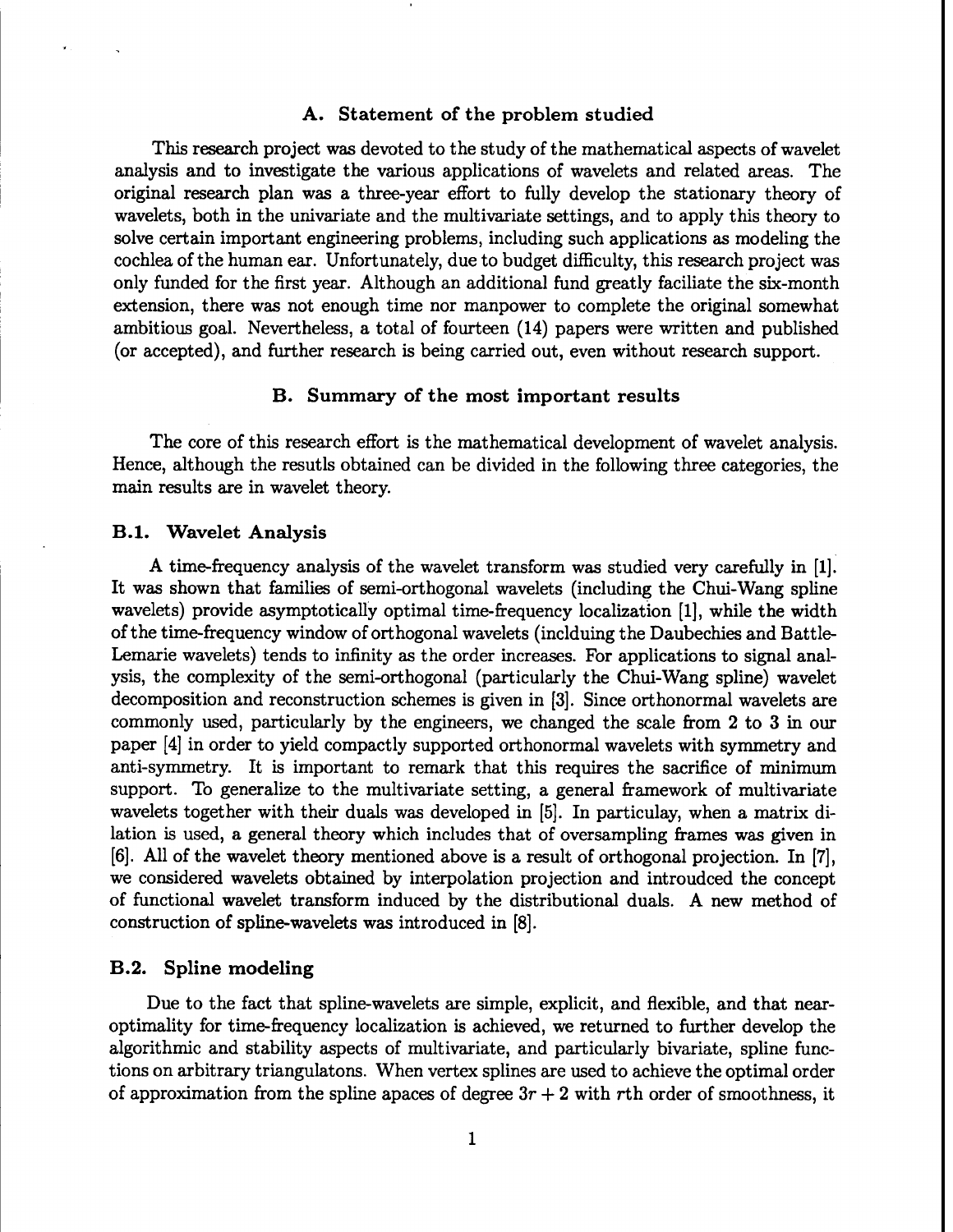is well-known that instability occurs as a result of near-singularity at a vertex of degree 4. In our paper [9], the supports of vertex splines are enlarged, to include an interior edge if necessary, to assure stability. In order to lower the degree from  $3r + 2$  to  $3r + 1$  while maintaining the optimal order of approximation, it is necessary (even for  $r = 1$  and the regular three-directional mash) to refine the triangulations. In [10], we focussed on the case  $r = 1$  but allowing an arbitrary triangulation, and developed an algorithm for some minimum refinement.

### B.3. Systems theory

Recently, there has been some interest in the investigation of the relevance of wavelets in the theory of linear systems. In an attempt to extend the notion of the continuous (or integral) wavelet transform (CWT) to the half-plane in our work [11], we related this generalized CWT to the Hankel transform in systems analysis. In [12], we proved that the Hankel approximation is continuous even when the s-numbers (or singular values) are not simple, and hence, assured the convergence of the corresponding rational approximants. A comprehensive study of rational approximation in system engineering was given in [13]. For neural systems, we studied networks with one hidden layer in [14] and incorporated splines and spline-wavelets for local approximation and analysis.

# C. List of publications

- 1. C. K. Chui and J. Z. Wang, A study of compactly supported scaling functions and wavelets, in *Curves and Surfaces,* P. J. Laurent, A. LeMehaute, and L. L. Schumaker (eds.), A. K. Peters Publ., Wellesley, Mass. 1994, 121-140.
- 2. C. K. and J. Z. Wang, High-order orthonormal scaling functions and wavelets give poor time-frequency localization, *J. Fourier Anal, and Appl.,* accepted for publication.
- 3. C. K. Koc, G. Chen, and C. K. Chui, Complexity analysis of wavelet signal decomposition and reconstruction, *IEEE Trans. Aerospace and Electronic Systems* 30 (3) (1994), 910-918.
- 4. C. K. Chui and J. A. Lian, Construction of compactly supported symmetric and antisymmetric orthonormal wavelets, *Appl. and Comp. Harmonic Anal.* 2 (1) (1995), 21-51.
- 5. C. K. Chui and C. Li, A general framework of multivariate wavelets with duals, *Appl. and Comp. Harmonic Anal.* 1 (4) (1994), 368-390.
- 6. C. K. Chui and X. L. Shi, Affine operators and frames of multivariate wavelets, in *Advances in Computational Mathematics,* H. P. Dikshit and C. A. Micchelli (eds.), World Scientific Publ., 1994, 139-155.
- 7. C. K. Chui and C. Li, Dyadic affine decompositions and functional wavelet transforms, accepted for publication in *SIAM Math. Analysis.*
- 8. C. K. Chui and J. M. de Villiers, Applications of optimally local interpolation to constructing interpolatory approximants and compactly supported wavelets, accepted for publication in *Math. Comp.*
- 9. C. K. Chui, D. Hong, and R. Q. Jia, Stability of optimal order approximation by bivariate splines over arbitrary triangulations, accepted for publication in *Trans. American Math. Soc.*